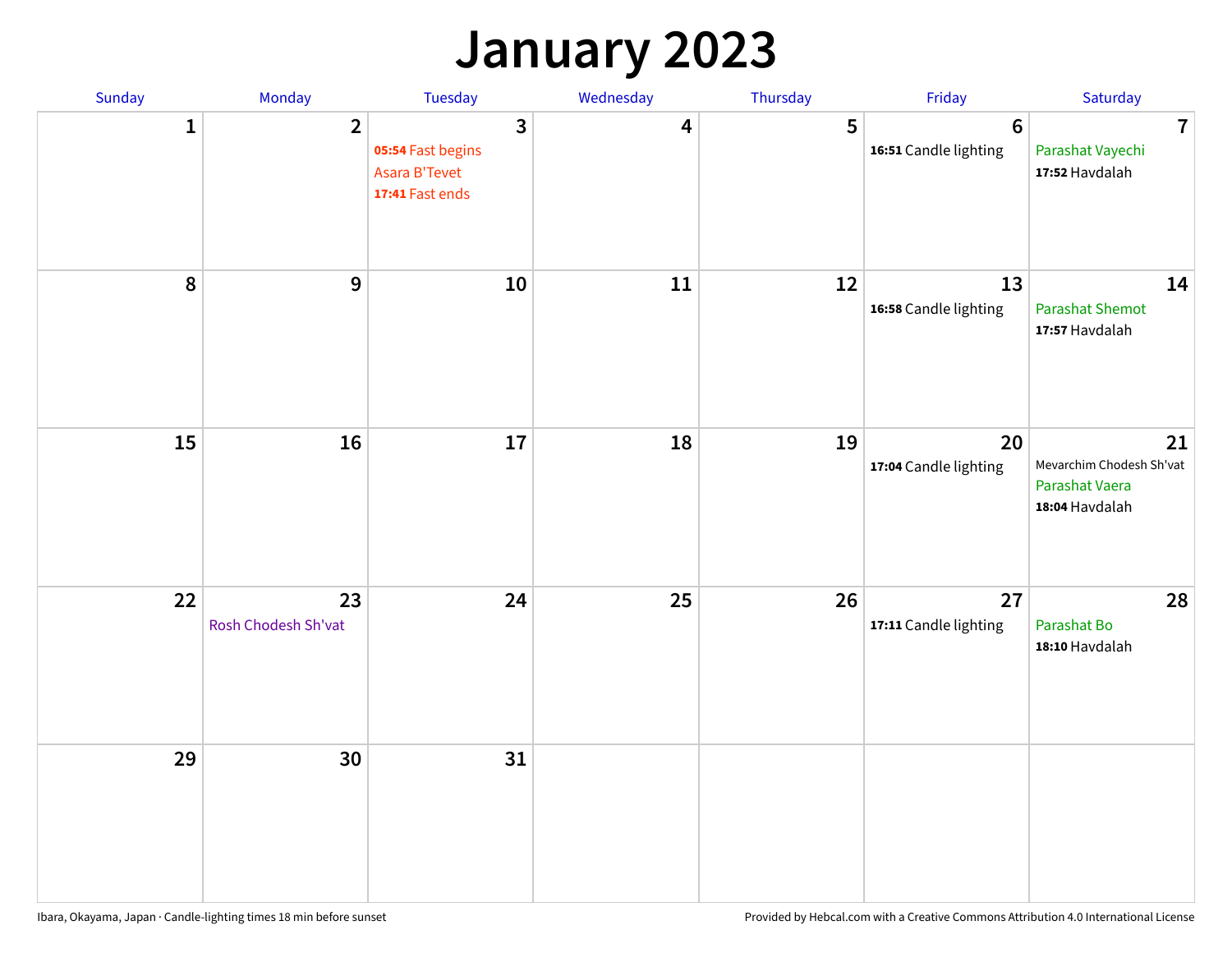# **February 2023**

| Sunday | Monday                        | Tuesday                 | Wednesday               | Thursday       | Friday                                  | Saturday                                                                                        |
|--------|-------------------------------|-------------------------|-------------------------|----------------|-----------------------------------------|-------------------------------------------------------------------------------------------------|
|        |                               |                         | $\mathbf{1}$            | $\overline{2}$ | $\overline{3}$<br>17:18 Candle lighting | $\overline{\mathbf{4}}$<br><b>Shabbat Shirah</b><br>Parashat Beshalach<br>18:17 Havdalah        |
| 5      | $6\phantom{1}6$<br>Tu BiShvat | $\overline{7}$          | 8                       | 9              | 10<br>17:25 Candle lighting             | 11<br>Parashat Yitro<br>18:23 Havdalah                                                          |
| 12     | 13                            | 14                      | 15                      | 16             | 17<br>17:32 Candle lighting             | 18<br><b>Shabbat Shekalim</b><br>Mevarchim Chodesh Adar<br>Parashat Mishpatim<br>18:29 Havdalah |
| 19     | 20                            | 21<br>Rosh Chodesh Adar | 22<br>Rosh Chodesh Adar | 23             | 24<br>17:38 Candle lighting             | 25<br>Parashat Terumah<br>18:36 Havdalah                                                        |
| 26     | 27                            | 28                      |                         |                |                                         |                                                                                                 |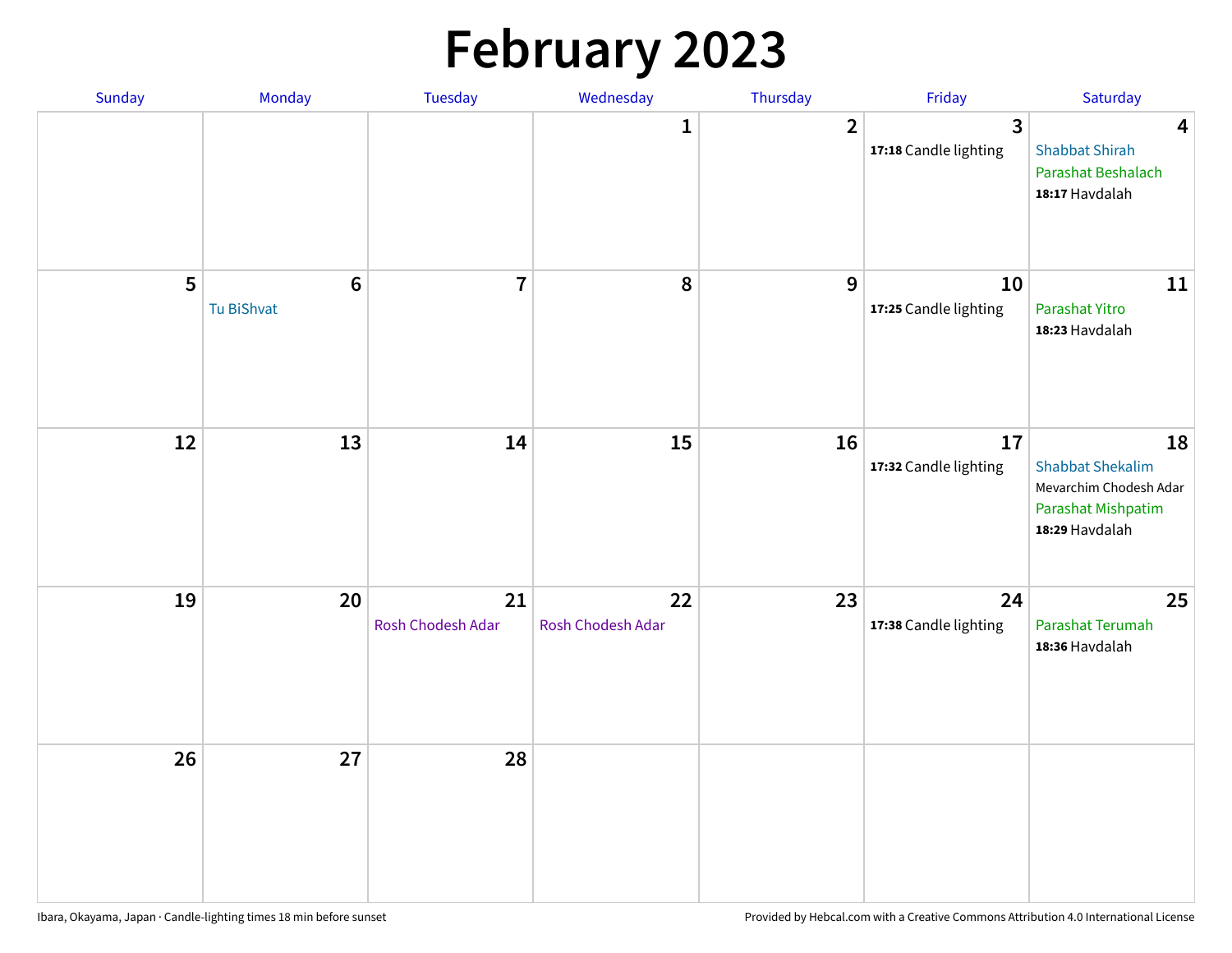## **March 2023**

| Sunday | Monday                                                                                                | Tuesday                 | Wednesday                 | Thursday                 | Friday                      | Saturday                                                                                                 |
|--------|-------------------------------------------------------------------------------------------------------|-------------------------|---------------------------|--------------------------|-----------------------------|----------------------------------------------------------------------------------------------------------|
|        |                                                                                                       |                         | 1                         | $\overline{2}$           | 3<br>17:45 Candle lighting  | $\overline{\mathbf{4}}$<br><b>Shabbat Zachor</b><br>Parashat Tetzaveh<br>18:41 Havdalah                  |
| 5      | $6\phantom{1}6$<br>05:17 Fast begins<br><b>Ta'anit Esther</b><br>18:36 Fast ends<br><b>Erev Purim</b> | $\overline{7}$<br>Purim | 8<br><b>Shushan Purim</b> | 9                        | 10<br>17:51 Candle lighting | 11<br><b>Shabbat Parah</b><br>Parashat Ki Tisa<br>18:47 Havdalah                                         |
| 12     | 13                                                                                                    | 14                      | 15                        | 16                       | 17<br>17:56 Candle lighting | 18<br><b>Shabbat HaChodesh</b><br>Mevarchim Chodesh Nisan<br>Parashat Vayakhel-Pekudei<br>18:53 Havdalah |
| 19     | 20                                                                                                    | 21                      | 22                        | 23<br>Rosh Chodesh Nisan | 24<br>18:02 Candle lighting | 25<br>Parashat Vayikra<br>18:59 Havdalah                                                                 |
| 26     | 27                                                                                                    | 28                      | 29                        | 30                       | 31<br>18:07 Candle lighting |                                                                                                          |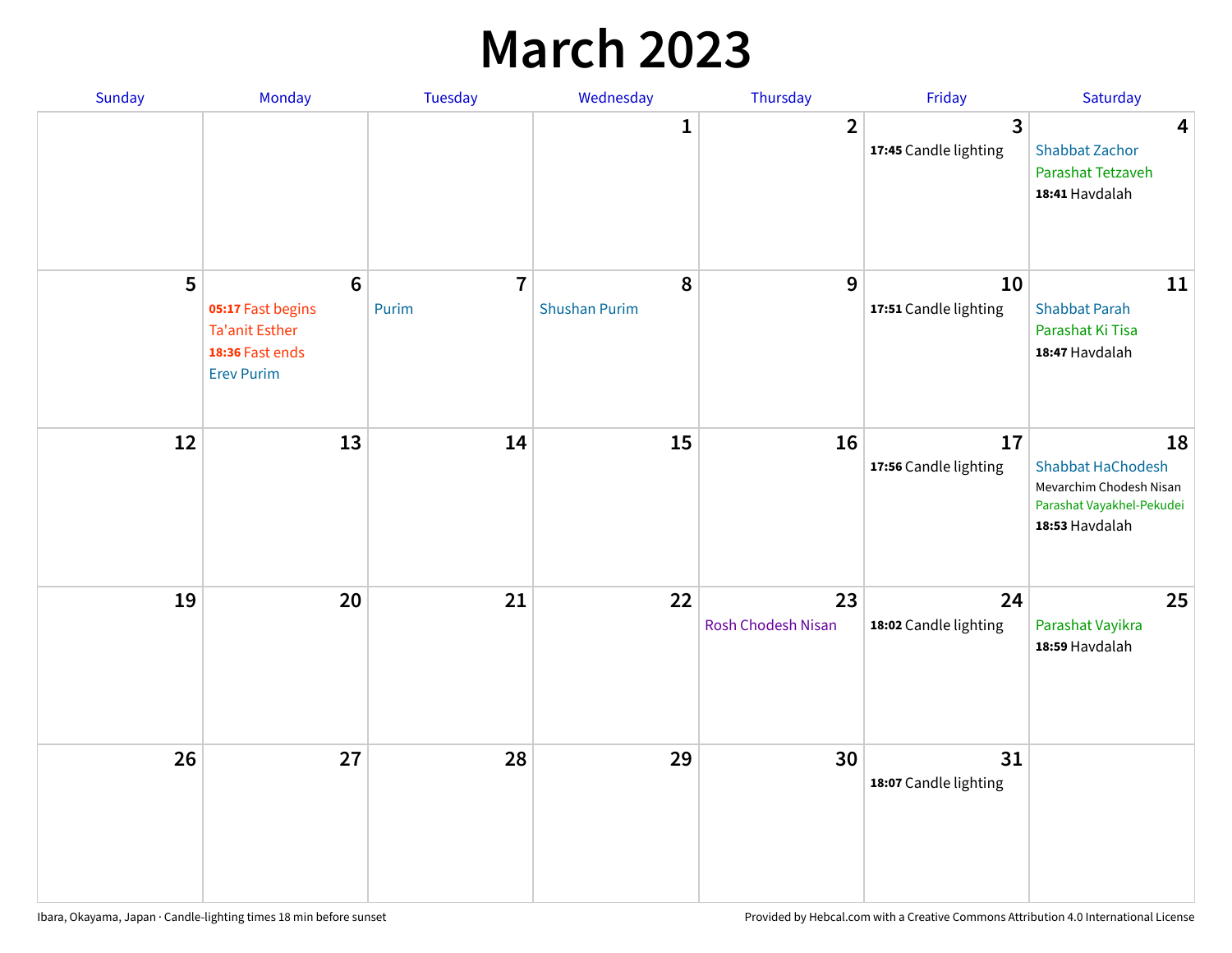# **April 2023**

| Sunday                | <b>Monday</b>         | <b>Tuesday</b>                                  | Wednesday                                                                                   | Thursday                                   | Friday                                            | Saturday                                                                              |
|-----------------------|-----------------------|-------------------------------------------------|---------------------------------------------------------------------------------------------|--------------------------------------------|---------------------------------------------------|---------------------------------------------------------------------------------------|
|                       |                       |                                                 |                                                                                             |                                            |                                                   | 1<br><b>Shabbat HaGadol</b><br>Yom HaAliyah<br><b>Parashat Tzav</b><br>19:04 Havdalah |
| $\overline{2}$        | 3                     | 4                                               | 5                                                                                           | $6\phantom{1}6$                            | $\overline{7}$                                    | 8                                                                                     |
|                       |                       |                                                 | 04:34 Fast begins<br><b>Ta'anit Bechorot</b><br><b>Erev Pesach</b><br>18:11 Candle lighting | <b>Pesach I</b><br>19:09 Candle lighting   | <b>Pesach II</b><br>18:13 Candle lighting         | Pesach III (CH"M)<br>19:10 Havdalah                                                   |
| 9<br>Pesach IV (CH"M) | 10<br>Pesach V (CH"M) | 11<br>Pesach VI (CH"M)<br>18:16 Candle lighting | 12<br><b>Pesach VII</b><br>19:14 Candle lighting                                            | 13<br><b>Pesach VIII</b><br>19:15 Havdalah | 14<br>18:18 Candle lighting                       | 15<br>Mevarchim Chodesh Iyyar<br>Parashat Shmini                                      |
|                       |                       |                                                 |                                                                                             |                                            |                                                   | 19:16 Havdalah                                                                        |
| 16                    | 17                    | 18<br>Yom HaShoah                               | 19                                                                                          | 20                                         | 21<br>Rosh Chodesh Iyyar<br>18:24 Candle lighting | 22<br>Rosh Chodesh Iyyar<br>Parashat Tazria-Metzora<br>19:22 Havdalah                 |
| 23                    | 24                    | 25<br>Yom HaZikaron                             | 26<br>Yom HaAtzma'ut                                                                        | 27                                         | 28<br>18:29 Candle lighting                       | 29<br>Parashat Achrei Mot-Kedoshim<br>19:29 Havdalah                                  |
| 30                    |                       |                                                 |                                                                                             |                                            |                                                   |                                                                                       |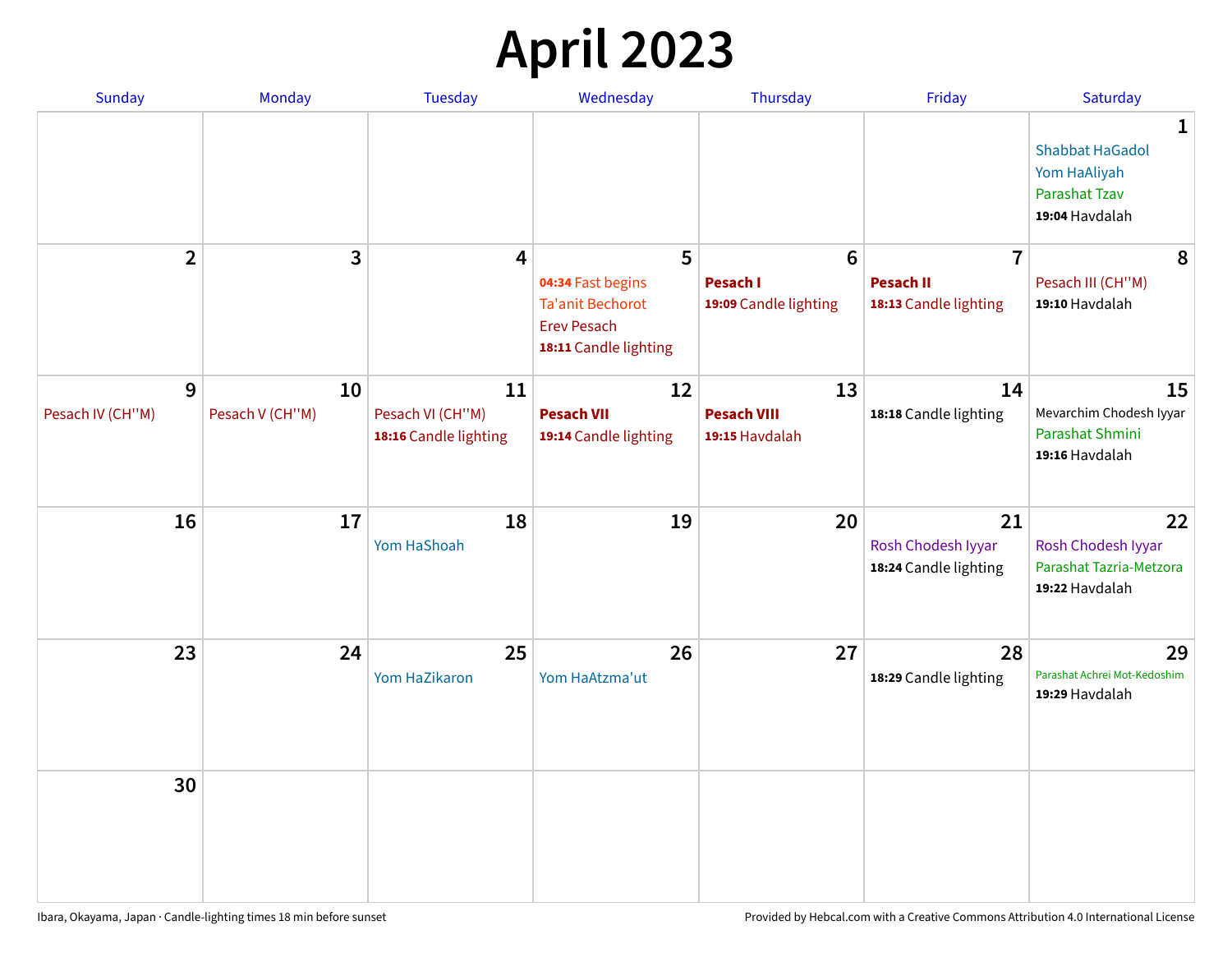#### **May 2023**

| Sunday                          | Monday       | Tuesday                      | Wednesday | Thursday                                           | Friday                                            | Saturday                                                             |
|---------------------------------|--------------|------------------------------|-----------|----------------------------------------------------|---------------------------------------------------|----------------------------------------------------------------------|
|                                 | $\mathbf{1}$ | $\overline{\mathbf{2}}$      | 3         | $\overline{\mathbf{4}}$                            | 5<br><b>Pesach Sheni</b><br>18:35 Candle lighting | $\boldsymbol{6}$<br><b>Parashat Emor</b><br>19:35 Havdalah           |
| $\overline{7}$                  | $\pmb{8}$    | $\overline{9}$<br>Lag BaOmer | 10        | 11                                                 | 12<br>18:41 Candle lighting                       | 13<br>Parashat Behar-Bechukotai<br>19:41 Havdalah                    |
| 14                              | 15           | 16                           | $17\,$    | 18                                                 | 19<br>Yom Yerushalayim<br>18:46 Candle lighting   | 20<br>Mevarchim Chodesh Sivan<br>Parashat Bamidbar<br>19:48 Havdalah |
| 21<br><b>Rosh Chodesh Sivan</b> | 22           | 23                           | 24        | 25<br><b>Erev Shavuot</b><br>18:50 Candle lighting | 26<br><b>Shavuot I</b><br>18:51 Candle lighting   | 27<br><b>Shavuot II</b><br>19:53 Havdalah                            |
| 28                              | 29           | 30                           | 31        |                                                    |                                                   |                                                                      |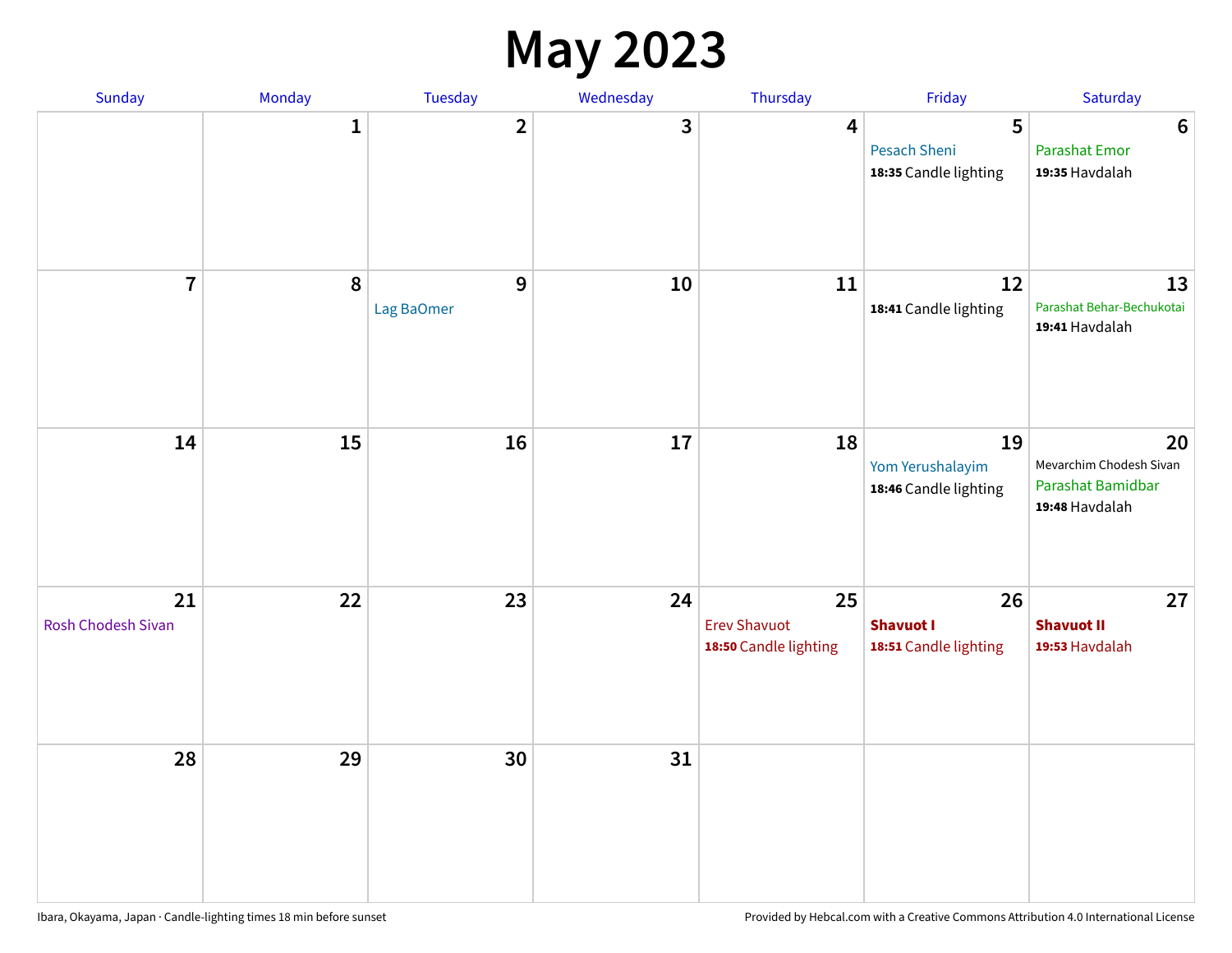#### **June 2023**

| Sunday                  | Monday                   | Tuesday                         | Wednesday               | Thursday     | Friday                                  | Saturday                                                            |
|-------------------------|--------------------------|---------------------------------|-------------------------|--------------|-----------------------------------------|---------------------------------------------------------------------|
|                         |                          |                                 |                         | $\mathbf{1}$ | $\overline{2}$<br>18:56 Candle lighting | $\overline{3}$<br>Parashat Nasso<br>19:58 Havdalah                  |
| $\overline{\mathbf{4}}$ | 5                        | $\bf 6$                         | $\overline{\mathbf{r}}$ | 8            | 9<br>18:59 Candle lighting              | 10<br>Parashat Beha'alotcha<br>20:02 Havdalah                       |
| ${\bf 11}$              | 12                       | 13                              | 14                      | 15           | 16<br>19:02 Candle lighting             | 17<br>Mevarchim Chodesh Tamuz<br>Parashat Sh'lach<br>20:05 Havdalah |
| 18                      | 19<br>Rosh Chodesh Tamuz | 20<br><b>Rosh Chodesh Tamuz</b> | 21                      | 22           | 23<br>19:04 Candle lighting             | 24<br>Parashat Korach<br>20:07 Havdalah                             |
| 25                      | 26                       | 27                              | 28                      | 29           | 30<br>19:05 Candle lighting             |                                                                     |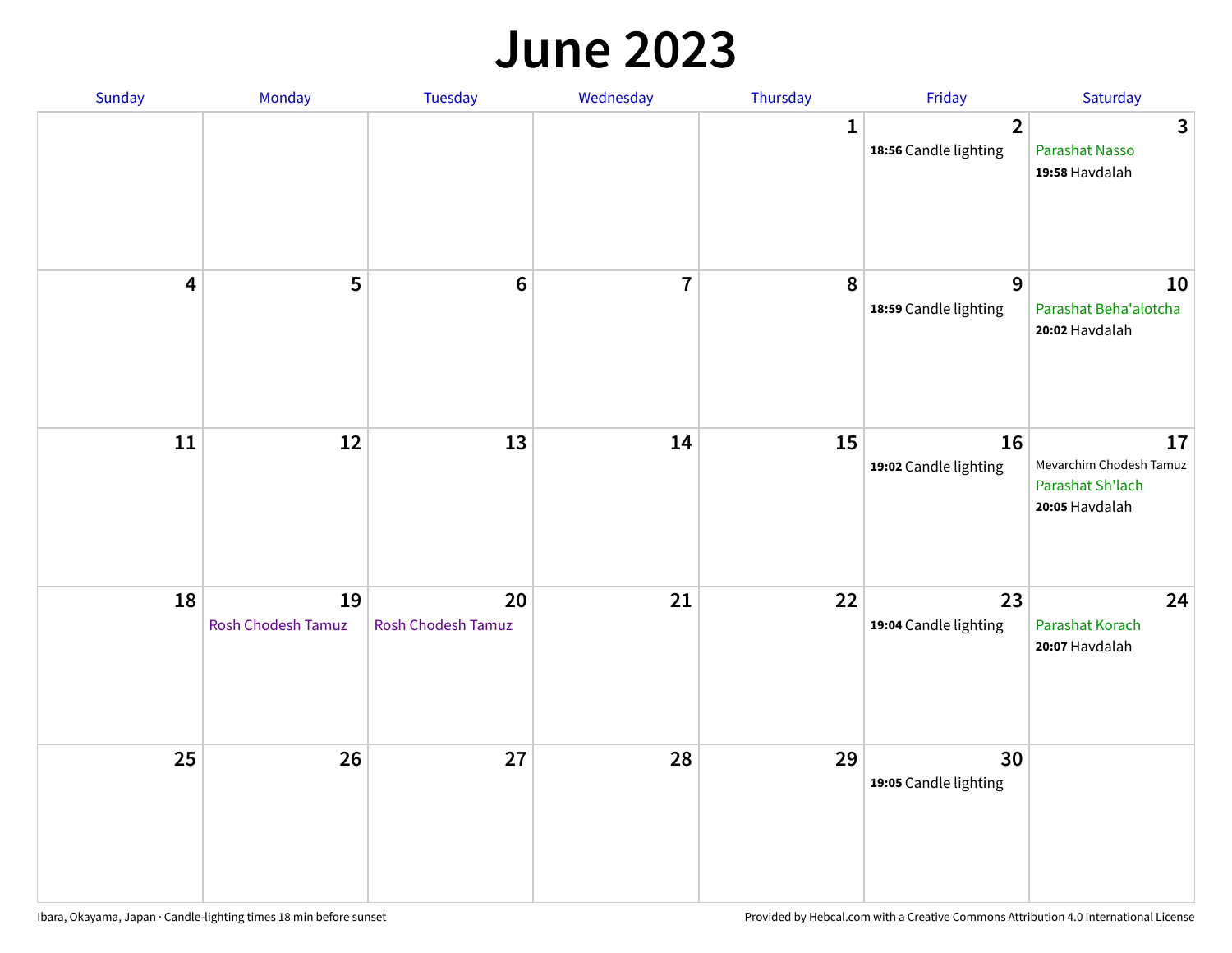# **July 2023**

| Sunday         | Monday       | <b>Tuesday</b>          | Wednesday                                   | Thursday                                                                      | Friday                                  | Saturday                                                              |
|----------------|--------------|-------------------------|---------------------------------------------|-------------------------------------------------------------------------------|-----------------------------------------|-----------------------------------------------------------------------|
|                |              |                         |                                             |                                                                               |                                         | $\mathbf 1$<br>Parashat Chukat-Balak<br>20:07 Havdalah                |
| $\overline{2}$ | $\mathbf{3}$ | $\overline{\mathbf{4}}$ | 5                                           | $6\phantom{1}6$<br>03:28 Fast begins<br><b>Tzom Tammuz</b><br>19:58 Fast ends | $\overline{7}$<br>19:04 Candle lighting | 8<br><b>Parashat Pinchas</b><br>20:06 Havdalah                        |
| 9              | 10           | 11                      | 12                                          | 13                                                                            | 14<br>19:02 Candle lighting             | 15<br>Mevarchim Chodesh Av<br>Parashat Matot-Masei<br>20:03 Havdalah  |
| 16             | 17           | 18                      | 19<br>Rosh Chodesh Av                       | 20                                                                            | 21<br>18:58 Candle lighting             | 22<br><b>Shabbat Chazon</b><br>Parashat Devarim<br>19:59 Havdalah     |
| 23             | 24           | 25                      | 26<br>19:14 Fast begins<br>Erev Tish'a B'Av | 27<br>Tish'a B'Av<br>19:47 Fast ends                                          | 28<br>18:54 Candle lighting             | 29<br><b>Shabbat Nachamu</b><br>Parashat Vaetchanan<br>19:53 Havdalah |
| 30             | 31           |                         |                                             |                                                                               |                                         |                                                                       |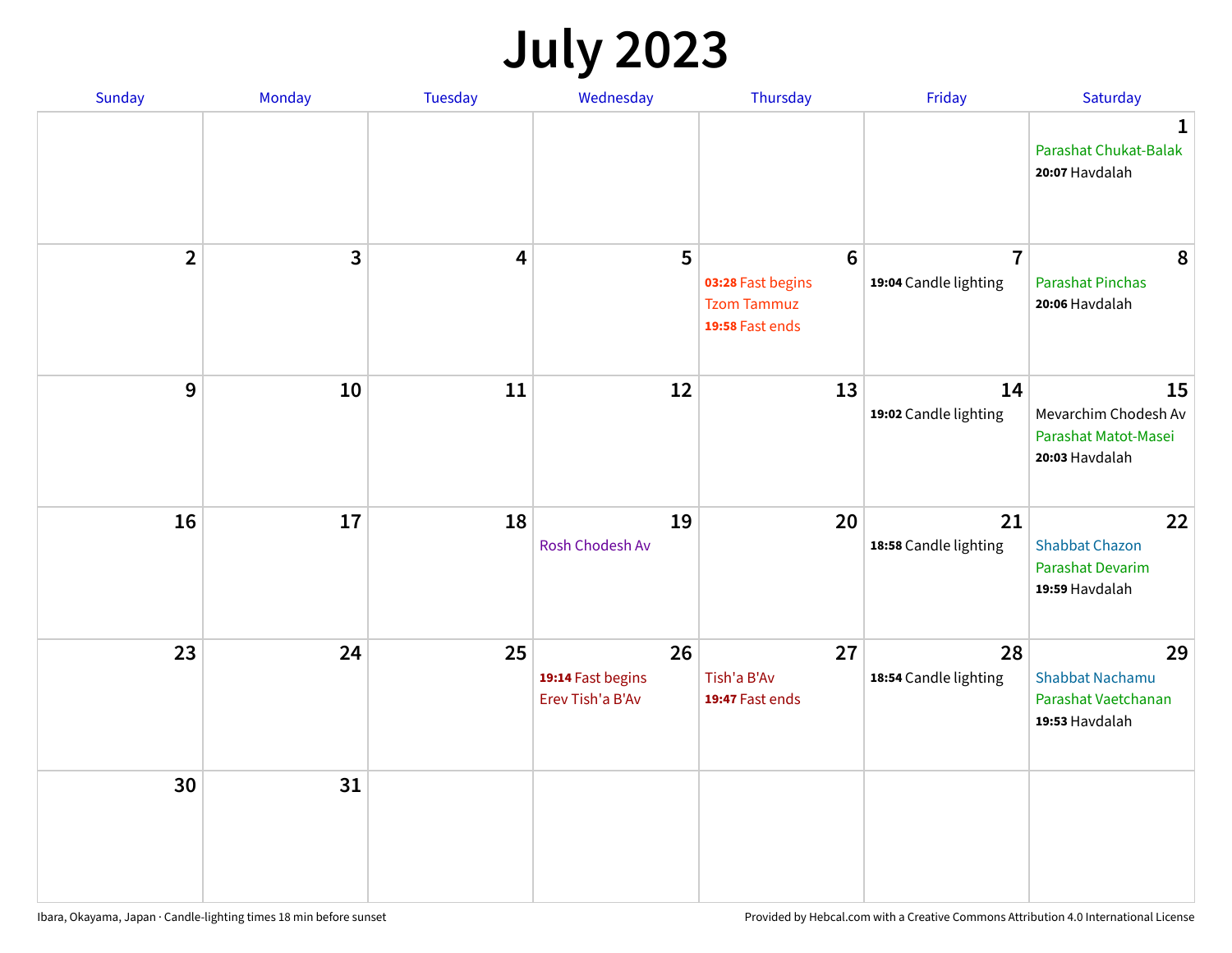# **August 2023**

| Sunday | Monday         | Tuesday      | Wednesday               | Thursday                | Friday                                                                            | Saturday                                                         |
|--------|----------------|--------------|-------------------------|-------------------------|-----------------------------------------------------------------------------------|------------------------------------------------------------------|
|        |                | $\mathbf{1}$ | $\mathbf{2}$<br>Tu B'Av | 3                       | 4<br>18:48 Candle lighting                                                        | 5<br><b>Parashat Eikev</b><br>19:46 Havdalah                     |
| $6\,$  | $\overline{7}$ | 8            | 9                       | 10                      | 11<br>18:41 Candle lighting                                                       | 12<br>Mevarchim Chodesh Elul<br>Parashat Re'eh<br>19:38 Havdalah |
| 13     | 14             | 15           | 16                      | 17<br>Rosh Chodesh Elul | 18<br>Rosh Hashana LaBehemot<br><b>Rosh Chodesh Elul</b><br>18:33 Candle lighting | 19<br><b>Parashat Shoftim</b><br>19:30 Havdalah                  |
| 20     | 21             | 22           | 23                      | 24                      | 25<br>18:24 Candle lighting                                                       | 26<br>Parashat Ki Teitzei<br>19:20 Havdalah                      |
| 27     | 28             | 29           | 30                      | 31                      |                                                                                   |                                                                  |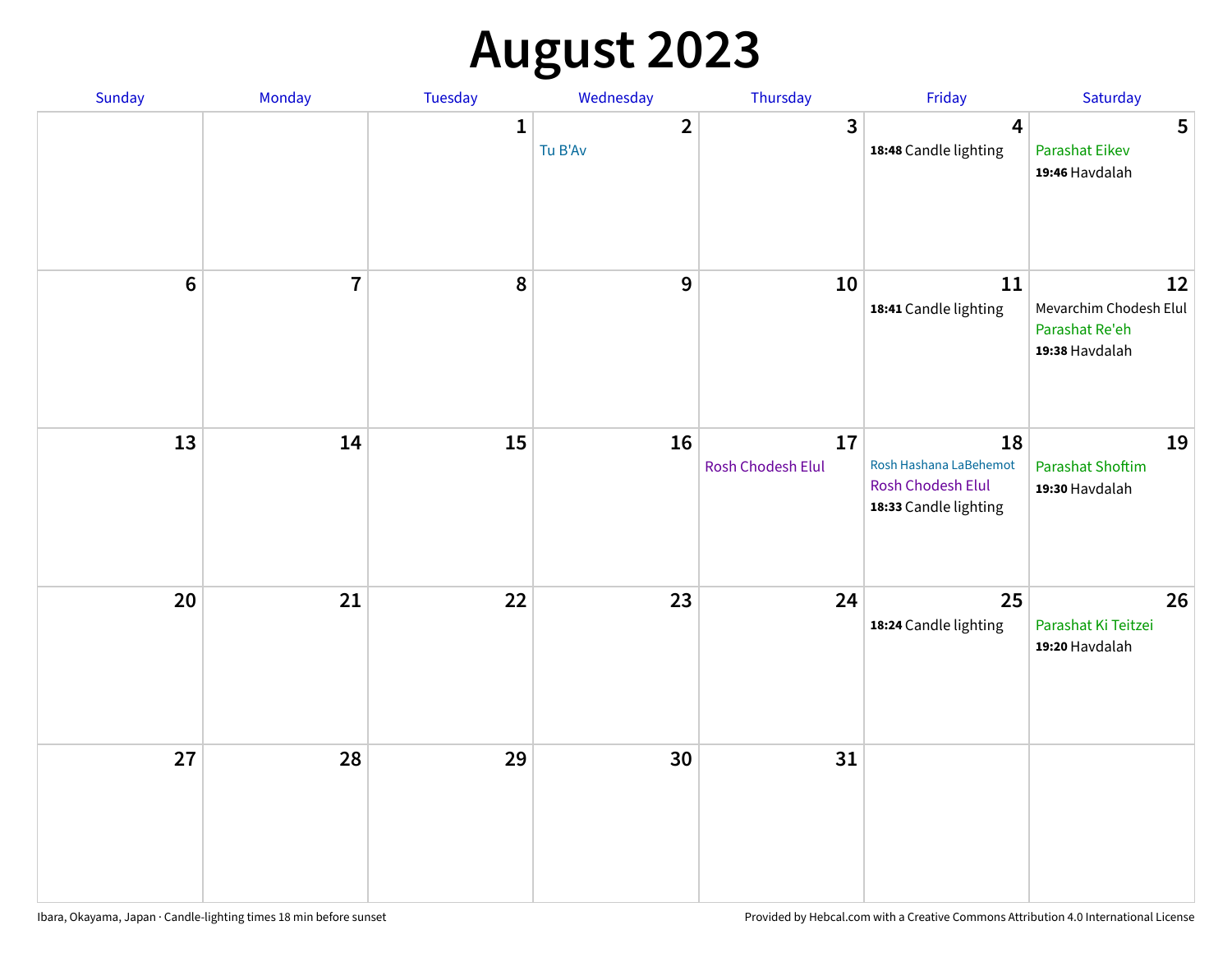# **September 2023**

| Sunday                                                | Monday                                                             | <b>Tuesday</b> | Wednesday       | Thursday       | Friday                                            | Saturday                                                            |
|-------------------------------------------------------|--------------------------------------------------------------------|----------------|-----------------|----------------|---------------------------------------------------|---------------------------------------------------------------------|
|                                                       |                                                                    |                |                 |                | 1<br>18:15 Candle lighting                        | $\overline{2}$<br>Parashat Ki Tavo<br>19:10 Havdalah                |
| 3                                                     | $\overline{\mathbf{4}}$                                            | 5              | $6\phantom{1}6$ | $\overline{7}$ | 8<br>18:05 Candle lighting                        | 9<br>Leil Selichot<br>Parashat Nitzavim-Vayeilech<br>19:00 Havdalah |
| 10                                                    | 11                                                                 | 12             | 13              | 14             | 15<br>Erev Rosh Hashana<br>17:56 Candle lighting  | 16<br>Rosh Hashana 5784<br>18:50 Candle lighting                    |
| 17<br><b>Rosh Hashana II</b><br>18:49 Havdalah        | 18<br>04:37 Fast begins<br><b>Tzom Gedaliah</b><br>18:40 Fast ends | 19             | 20              | 21             | 22<br>17:46 Candle lighting                       | 23<br><b>Shabbat Shuva</b><br>Parashat Ha'Azinu<br>18:40 Havdalah   |
| 24<br><b>Erev Yom Kippur</b><br>17:43 Candle lighting | 25<br><b>Yom Kippur</b><br>18:37 Havdalah                          | 26             | 27              | 28             | 29<br><b>Erev Sukkot</b><br>17:36 Candle lighting | 30<br>Sukkot I<br>18:30 Candle lighting                             |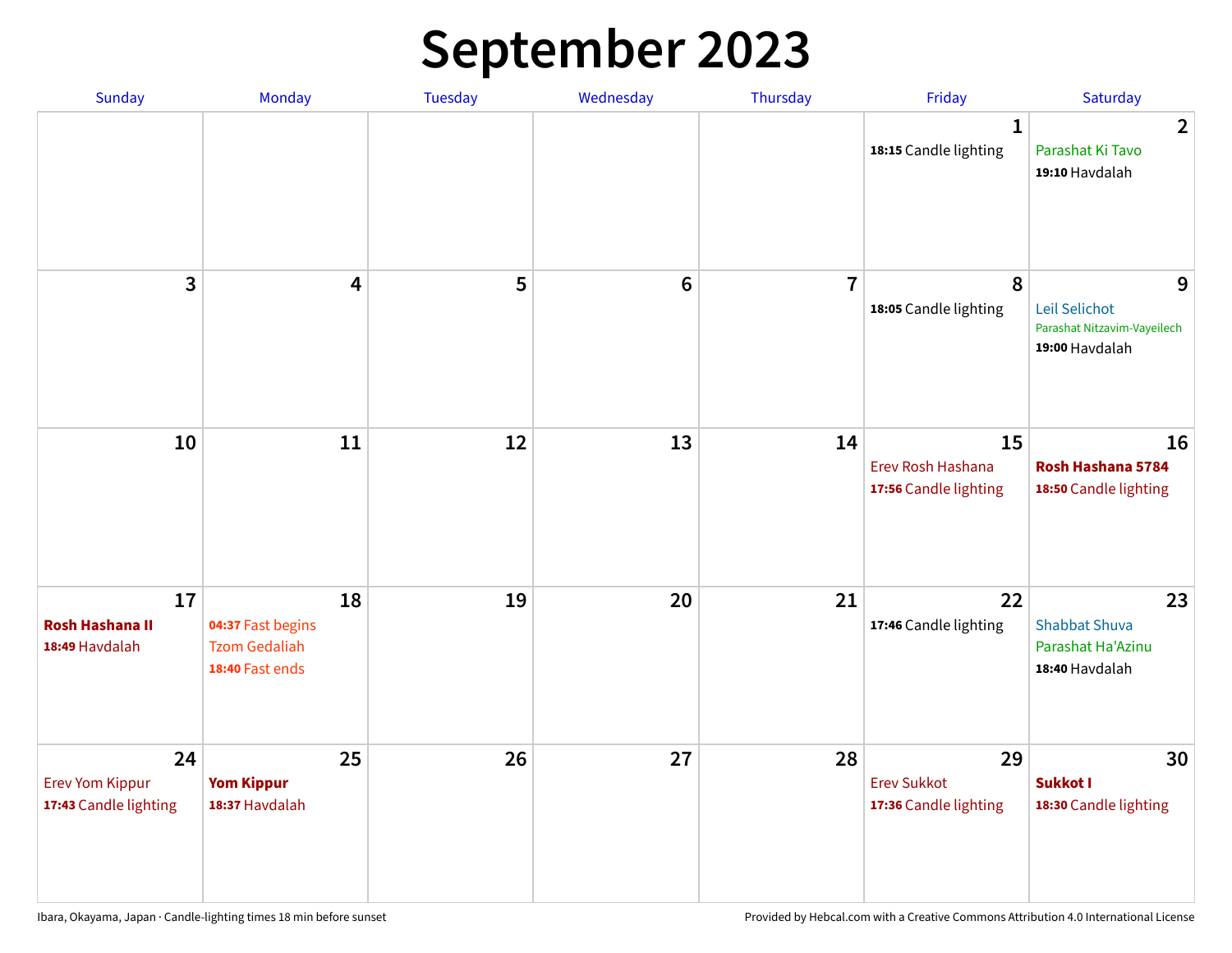## **October 2023**

| Sunday                                             | <b>Monday</b>                       | <b>Tuesday</b>        | Wednesday            | Thursday              | Friday                                                               | Saturday                                                                       |
|----------------------------------------------------|-------------------------------------|-----------------------|----------------------|-----------------------|----------------------------------------------------------------------|--------------------------------------------------------------------------------|
| $\mathbf{1}$<br><b>Sukkot II</b><br>18:29 Havdalah | $\overline{2}$<br>Sukkot III (CH"M) | 3<br>Sukkot IV (CH"M) | 4<br>Sukkot V (CH"M) | 5<br>Sukkot VI (CH"M) | $6\phantom{1}$<br>Sukkot VII (Hoshana Raba)<br>17:26 Candle lighting | 7<br><b>Shmini Atzeret</b><br>18:20 Candle lighting                            |
| 8<br><b>Simchat Torah</b><br>18:19 Havdalah        | $\boldsymbol{9}$                    | 10                    | 11                   | 12                    | 13<br>17:17 Candle lighting                                          | 14<br>Mevarchim Chodesh Cheshvan<br><b>Parashat Bereshit</b><br>18:11 Havdalah |
| 15<br>Rosh Chodesh Cheshvan                        | 16<br>Rosh Chodesh Cheshvan         | 17                    | 18                   | 19                    | 20<br>17:08 Candle lighting                                          | 21<br>Parashat Noach<br>18:03 Havdalah                                         |
| 22<br>Yom HaAliyah School Observance               | 23                                  | 24                    | 25                   | 26                    | 27<br>17:00 Candle lighting                                          | 28<br>Parashat Lech-Lecha<br>17:55 Havdalah                                    |
| 29                                                 | 30                                  | 31                    |                      |                       |                                                                      |                                                                                |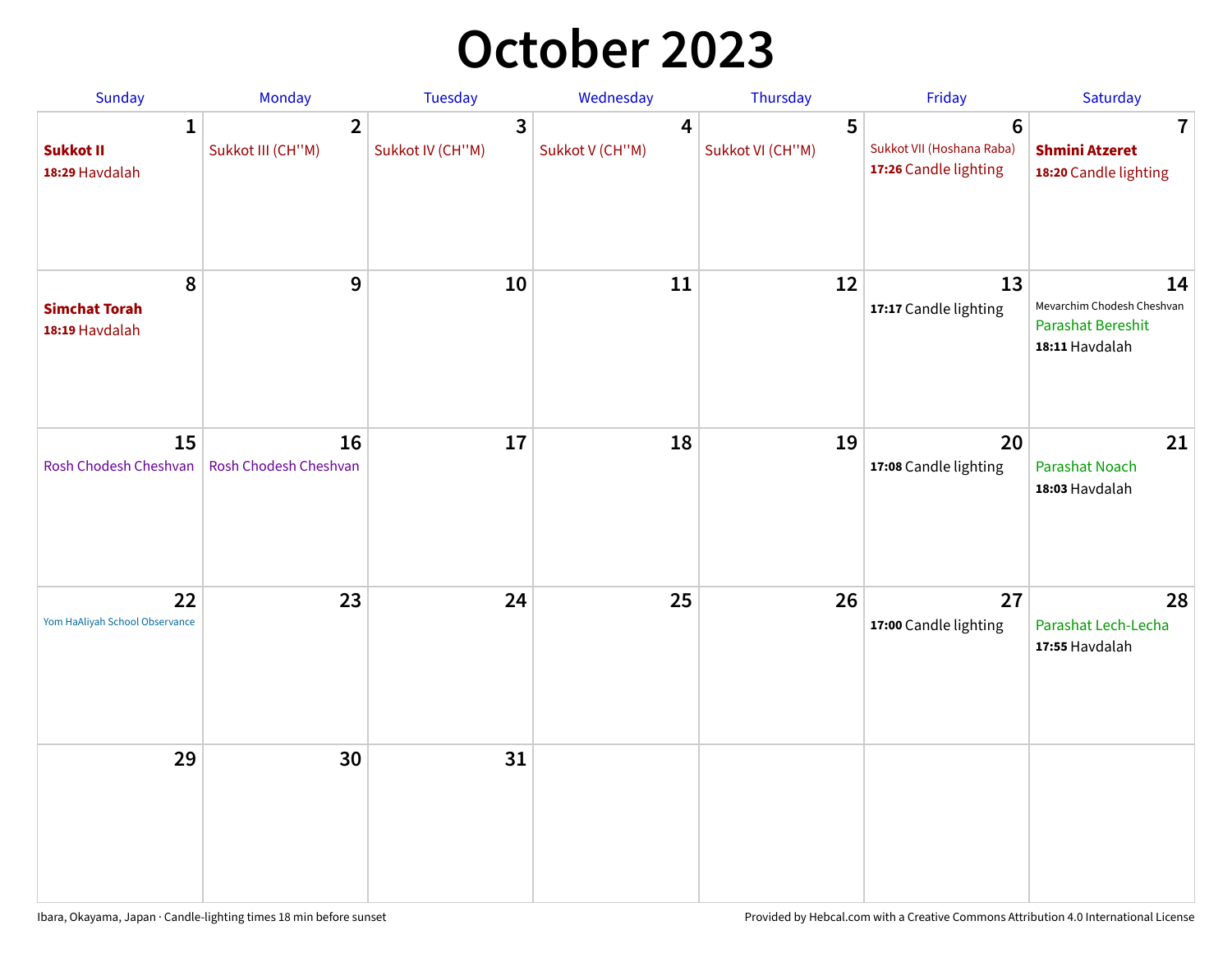#### **November 2023**

| Sunday | Monday          | Tuesday                   | Wednesday | Thursday       | Friday                      | Saturday                                                                 |
|--------|-----------------|---------------------------|-----------|----------------|-----------------------------|--------------------------------------------------------------------------|
|        |                 |                           | 1         | $\overline{2}$ | 3<br>16:53 Candle lighting  | $\overline{\mathbf{4}}$<br>Parashat Vayera<br>17:49 Havdalah             |
| 5      | $6\phantom{1}6$ | $\overline{7}$            | 8         | 9              | 10<br>16:47 Candle lighting | 11<br>Mevarchim Chodesh Kislev<br>Parashat Chayei Sara<br>17:44 Havdalah |
| 12     | 13<br>Sigd      | 14<br>Rosh Chodesh Kislev | 15        | 16             | 17<br>16:42 Candle lighting | 18<br><b>Parashat Toldot</b><br>17:40 Havdalah                           |
| 19     | 20              | 21                        | 22        | 23             | 24<br>16:39 Candle lighting | 25<br>Parashat Vayetzei<br>17:37 Havdalah                                |
| 26     | 27              | 28                        | 29        | 30             |                             |                                                                          |